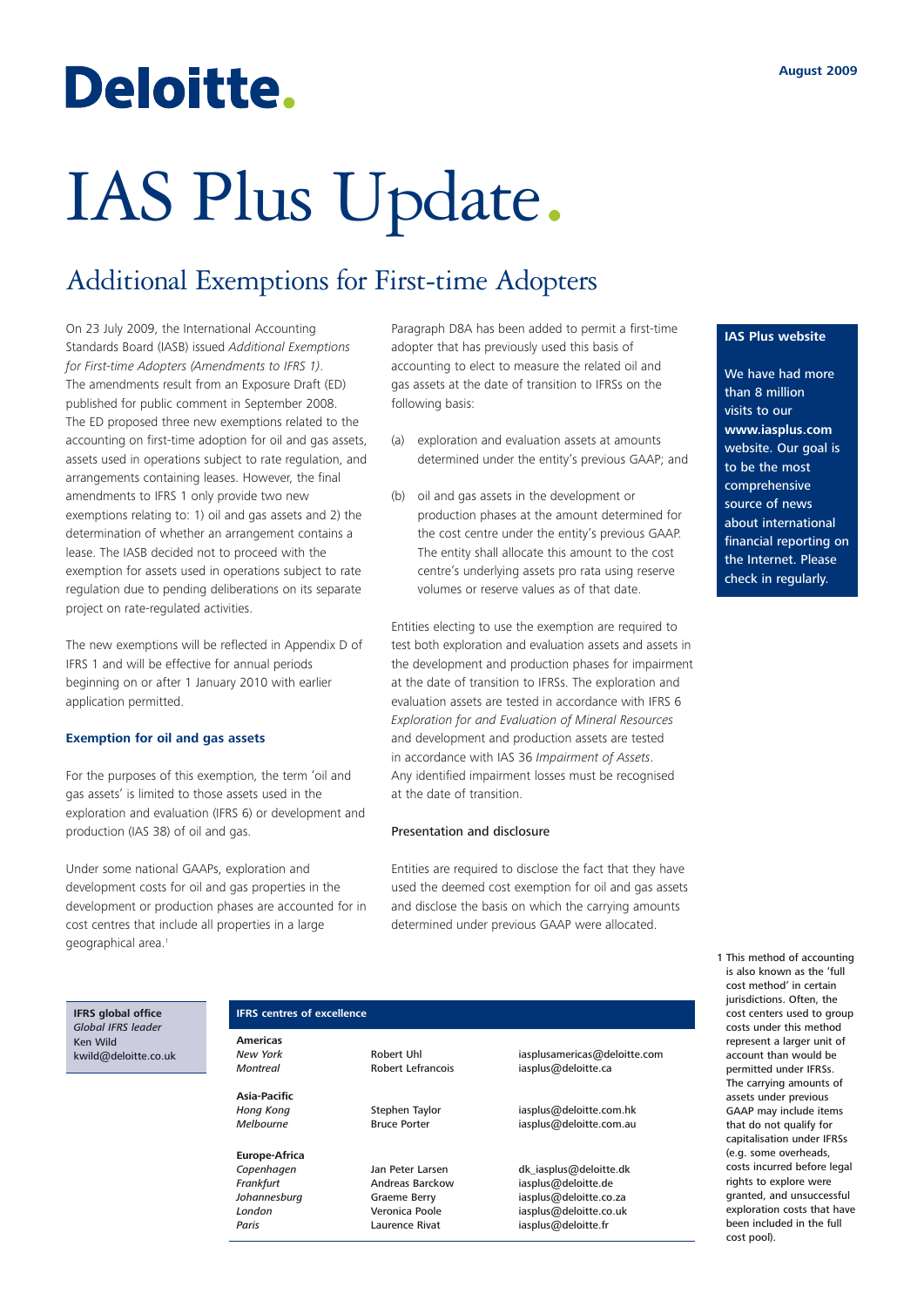#### Decommissioning liabilities included the cost of property, plant and equipment

If an entity elects to use the deemed cost exemption discussed above for oil and gas assets in the development or production phases, the entity must:

- (a) measure decommissioning, restoration and similar liabilities as at the date of transition to IFRSs in accordance with IAS 37; and
- (b) recognise directly in retained earnings any difference between that amount and the carrying amount of those liabilities at the date of transition to IFRSs determined under the entity's previous GAAP.

This treatment differs from the existing exemption in paragraph D21 of IFRS 1 which requires entities to measure the liability as at the date of transition to IFRSs in accordance with IAS 37 and then estimate the amount that would have been included in the cost of the related asset when the liability first arose, and calculating accumulated depreciation on the amount, as of the date of transition.

#### **Exemption for leases**

Under IFRIC 4 *Determining whether an Arrangement contains a Lease*, the assessment as to whether an arrangement contains a lease is made at the inception of the arrangement. Prior to this new exemption, IFRS 1 contained an exemption for all first-time adopters which allowed them to undertake that assessment for existing arrangements based on facts and circumstances at the date of transition to IFRSs. Alternatively, if the exemption was not used an entity was required to refer to facts and circumstances at the inception of the arrangement.

An additional exemption has been added to provide further relief to certain first-time adopters. The new exemption applies to a first-time adopter who has made an assessment of whether an arrangement contains a lease under its previous GAAP that is consistent with IFRIC 4, but at a date other than that required under IFRIC 4. With the exemption, a first-time adopter will not be required to reassess its determination of whether an arrangement contains a lease under previous GAAP if that previous determination would have given the same outcome as that resulting from the application of IAS 17 *Leases* and IFRIC 4.

#### **Illustrative example:**

#### *Facts:*

Entity X is converting to IFRSs, with a date of transition of 1 January 2011. Effective 1 January 2009, Entity X's national GAAP was amended to include guidance relating to whether an arrangement contains a lease. At the time the national GAAP requirement became effective. Entity X assessed that it had only one arrangement which contained a lease. The arrangement was entered into on 30 June 2008 and remains outstanding at the date of transition to IFRSs.

Entity X has determined that the assessment it performed (i.e. whether an arrangement contained a lease) under national GAAP resulted in the same outcome as would have resulted from the application of IAS 17 and IFRIC 4.



With the new exemption, upon adoption of IFRS, Entity X is not required to reassess whether existing arrangements contain a lease as long as it has made the same determination of whether the arrangements contain leases in accordance with previous GAAP as that required by IFRIC 4. Instead, Entity X can rely on the assessment made under previous GAAP as long as the previous GAAP assessment would have provided the same outcome as that resulting from the application of IAS 17 and IFRIC 4.